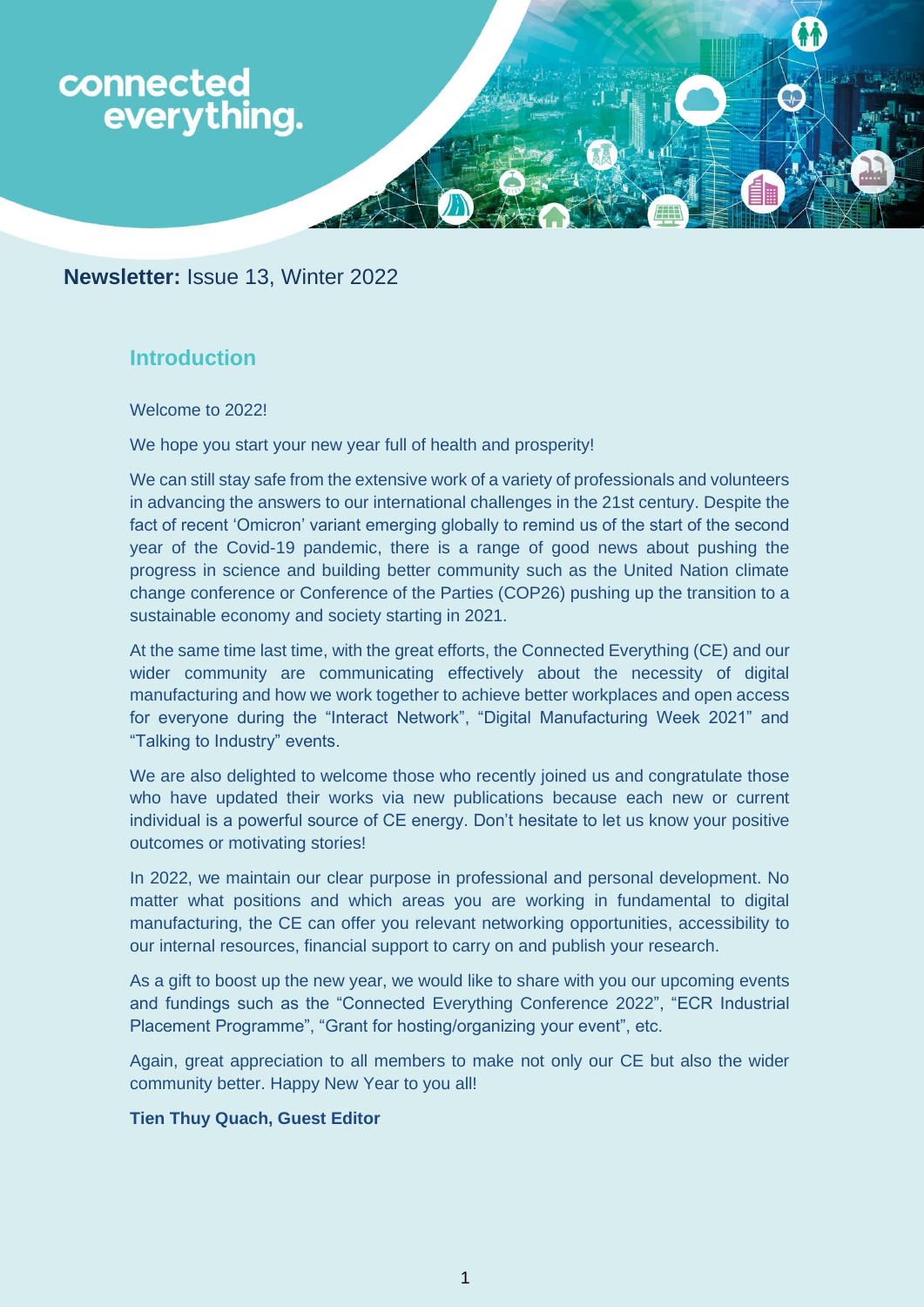# connected everything.

## **Contents**

- Connected Everything Conference 2022
- Early Career Researcher Placement Scheme
- **Call for Events**
- Launch of the InterAct Network
- Digital Manufacturing Week 2021
- Talking to Industry joint event with PETRAS
- Connected Everything Publications
- Members' news

## *Please click on the links given throughout the newsletter for further details.*

# **Connected Everything Conference, Liverpool, 18 - 19th May 2022**



Save the date for this year's annual conference, which will be taking place between  $18<sup>th</sup>$ and 19<sup>th</sup> May 2022 in Liverpool. We're thrilled Connected Everything finally gets to go to Liverpool for a face to face conference, after having to move the 2020 and 2021 conferences online. Due to running online conferences for the last two years, we're pleased that Connected Everything will be able to subside the ticket price making the conference more accessible for all career stages

The conference programme is yet to be confirmed, but expect:

- Keynote presentations from leaders in digital manufacturing
- Outcomes from the horizon scanning activity on *Digital Manufacturing in 2050*
- Early Career Research (ECR) poster competition
- Evening entertainment
- And much much more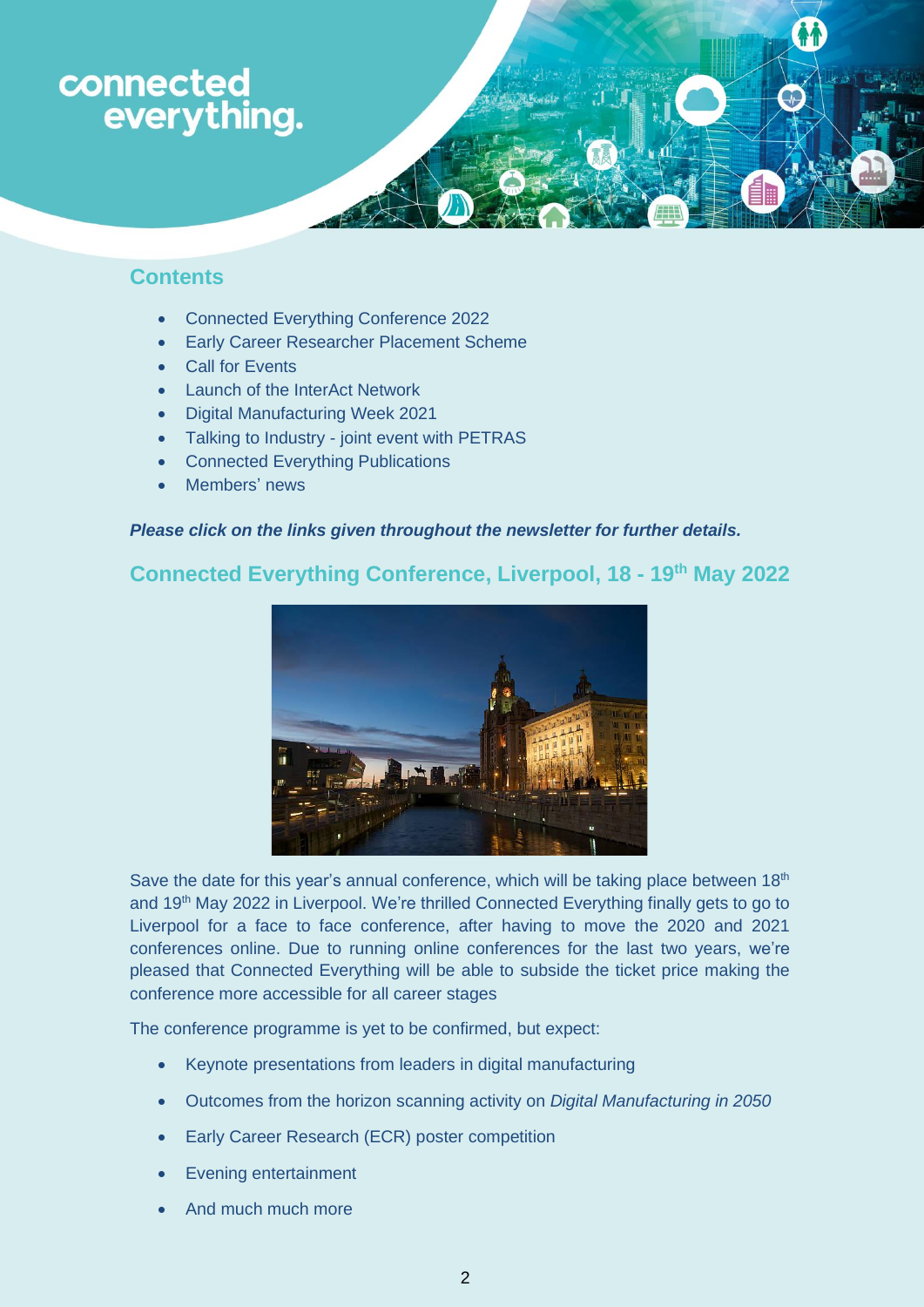

# **Early Career Researcher Placement Scheme**

A key focus for the Connected Everything network is skills development for PhD students and Early Career Researchers (ECRs). We believe that the people pipeline is critically important and faces rapid change, particularly in digital manufacturing context. So, we are offering this call to support PhD students and ECRs gain first-hand experience of this changing industrial context through direct Industry / Partner engagement, whether as a virtual or onsite placement.

A short application form and subsequent Equality, Diversity and Inclusion (EDI) monitoring form must be completed by each applicant. All applicants must demonstrate how their activity will support the Connected Everything themes.

#### Key details

- Awards will be made up to a maximum of **£5,000 (funded at 80% fEC)** with £30,000 available in the budget.
- Placements can be virtual or onsite up to a maximum of 6 weeks long.
- The call for the funding will be from 14 October 2021 18 February 2022 with all activity completed and invoiced by 30 June 2022.

More detail available on our [website](https://connectedeverything.ac.uk/early-career-researcher-placement-scheme-2/), where you can also see example of previously funded placements.

## **Call for events**

Connected Everything run many events throughout the year, and we know people need money, time, and focused effort to run great events. Despite the importance of fostering dialogue within and across digital manufacturing networks, the time and organizational effort required to catalyse and sustain communities of practice is often undervalued and under resourced. This call for event funding fills this gap in the current landscape. We offer grant funding (**up to £2,500 – 100%fEC**) to support networking experiences, training opportunities, workshops so the event organisers can support the building of new relationships and advance their specific research field within Digital Manufacturing Technologies (DMT).

We are delighted to share the details of a new call for funding which will support network members deliver their own events in 2022. For full details of this call, please visit our [website](https://connectedeverything.ac.uk/activities/events/) to find the call document below and use the application form to submit your idea.

## **Launch of the InterAct Network**

December 2021 saw the official launch of the InterAct Network. This ESRC (Economic and Social Research Council) funded project aims to bring together economic and social scientists, UK manufacturers, and digital technology providers to address the human issues resulting from the diffusion of new technologies in industry.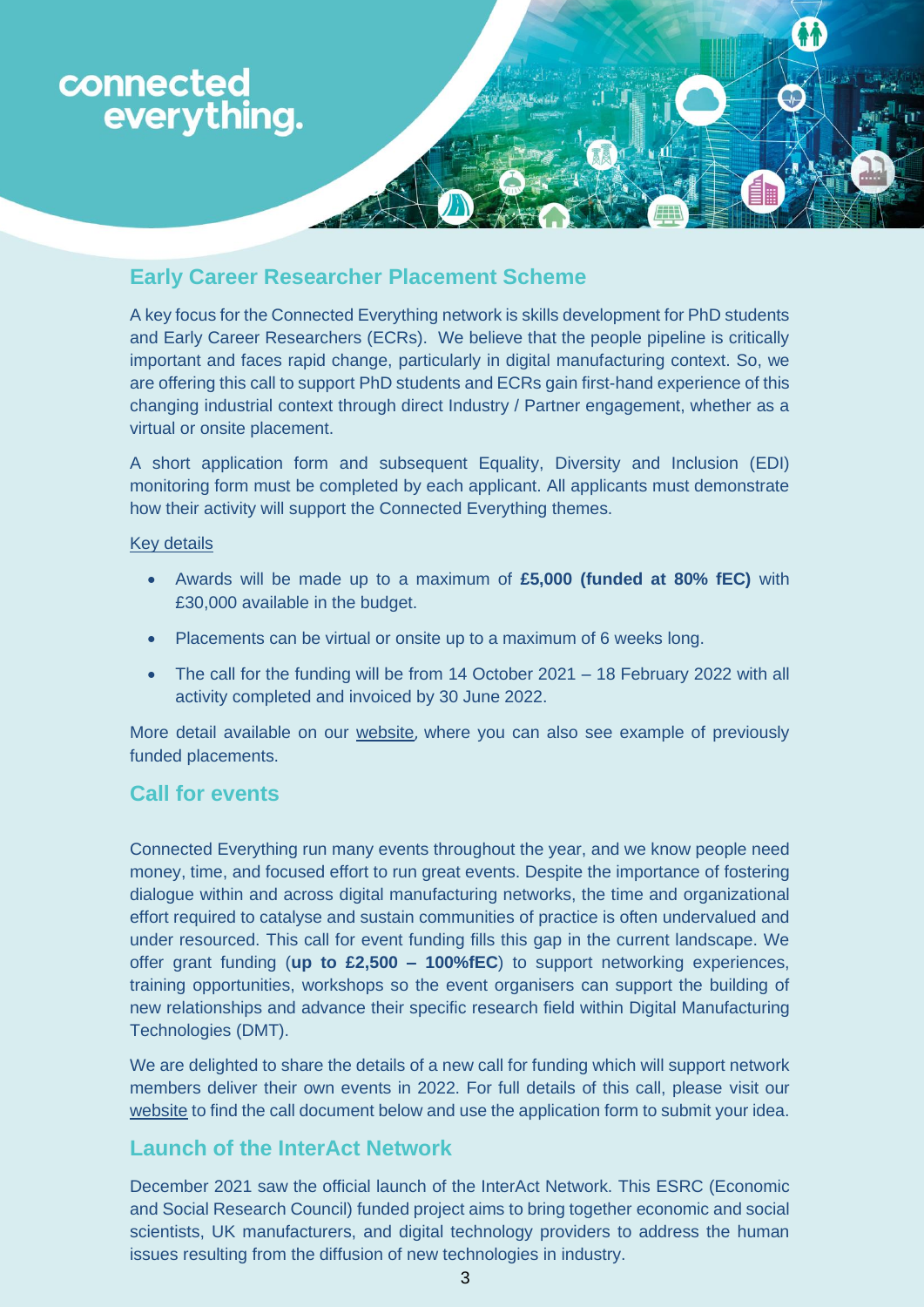

The Network team aims to build a strong, vibrant, interdisciplinary community where funding can be effectively distributed to researchers. These individuals and research groups will then generate actionable economic and social science insights for the benefit of UK businesses. InterAct is also committed to supporting the UK manufacturing sector's efforts to achieve Net Zero by 2050 and the development of sustainable manufacturing practices.

The Network's first funding opportunity, a call for systematic review proposals, will be detailed in an [upcoming virtual event](https://www.eventbrite.co.uk/e/interact-network-systematic-reviews-funding-call-tickets-243111953397?aff=ConnectedEverything) on January 26th. They will be following this up with numerous further funding calls over the course of 2022 and the coming years.

To find out more about the network and subscribe to their mailing list for the latest news and events[, visit the InterAct website.](https://interact-hub.org/) Alternatively, you can also follow them on [LinkedIn](https://www.linkedin.com/company/interact-network-plus/) and [Twitter.](https://twitter.com/interact_hub)



## **Digital Manufacturing Week 2021**

At the end of last year Connected Everything returned to Digital Manufacturing 2021, although this time in person! The Connected Everything stand was part of the wider Made Smarter exhibition during the Smart Factory Expo. We were delighted to see a strong showing from Connected Everything present at the event. Nik Watson (Connected Everything co-investigator) and Ollie Fisher (Research Fellow and Knowledge Exchange Lead for Connected Everything) were joint by members from several of the feasibility study teams. We met many enthusiastic people, keen to find out more about our objectives and hear about the feasibility studies which were both the centrepiece of our exhibit, and which are at the heart of the network.



*Connected Everything stand at Digital Manufacturing Week 2021*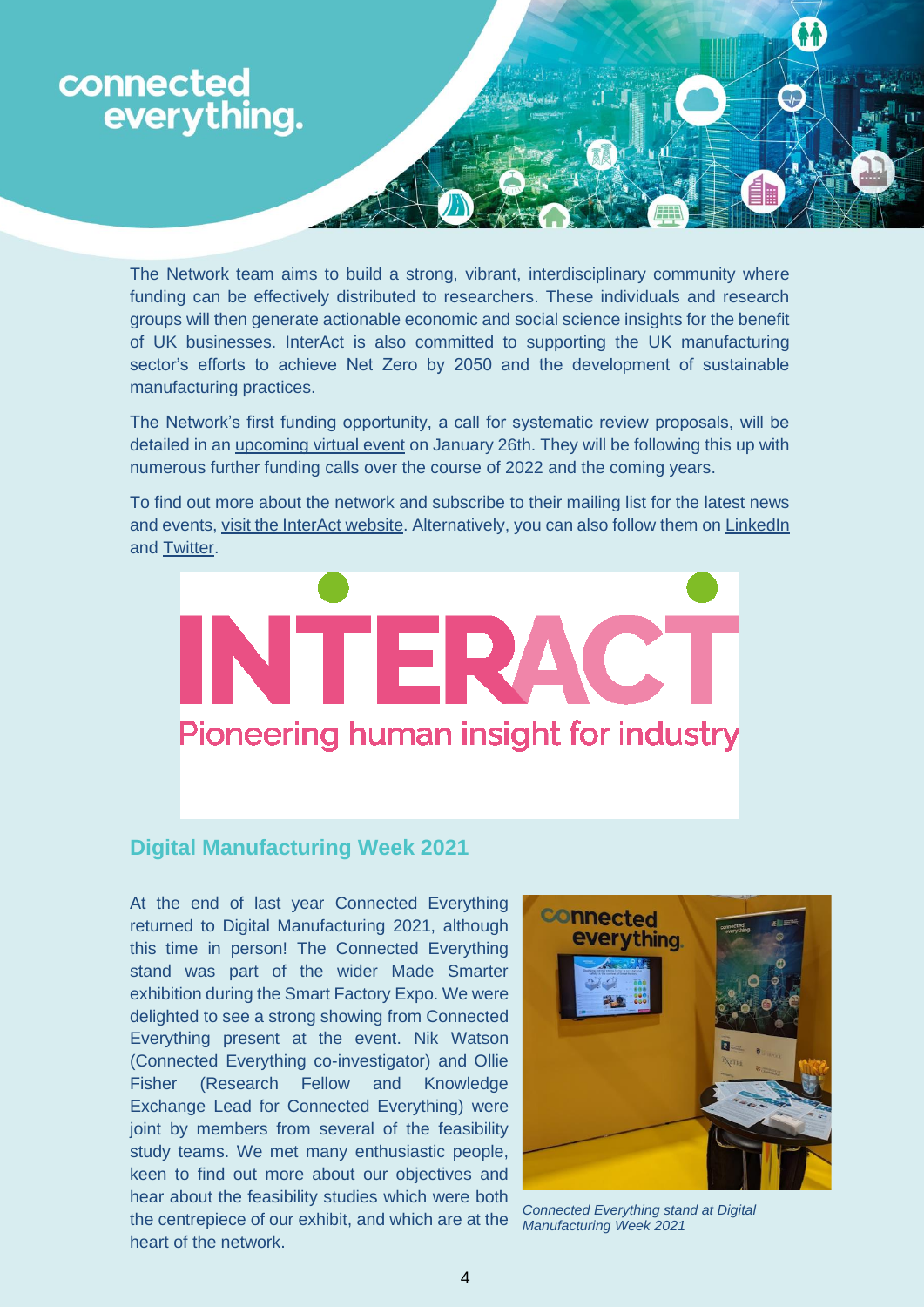

On the Thursday Nik Watson and Jill MacBryde from the InterAct Network lead a session introducing their respective networks and the recently launched Made Smarter Innovation Research Centres to the digital manufacturing community. Academic leads from three of the five centres were able to join to outline their centres vision and objectives vision to support the transformation of UK's manufacturing capabilities. These included Linda Newnes from **People-Led Digitalisation Research Centre**, Andrea Johnston from Digital Medicines Manufacturing Research Centre and Iain Todd from **Materials Made Smarter Centre**. The other two centres are Research Centre for Connected Factories and Research Centre for Smart, Collaborative Industrial Robotics. We are excited to see the new research and innovation that will emerge from these centres! A session ended with a very insightful panel discussion between made smarter centres and network leads, chaired by Jan Godsell from InterAct, on the challenges and opportunities from academic and industrial collaborative research and what excites them most about the current digital revolution.

## **Talking to Industry - joint event with PETRAS**

2022 has gotten off to a great start for Connected Everything with a successful joint event with PETRAS on "The Benefits & Challenges of Early Career Researchers Working with Industry", with over 50 attendees joining throughout the day. We were very pleased to be able to host the event on the Connected Everything Gather Town space, which once again proved to spark engagement and enthusiasm with attendees. Jeremy Watson and Emilie Didier from PETRAS began the event with a truly beneficial interactive workshop



explaining the key steps for working with industry from their perspectives. Debra Fearnshaw and Ollie Fisher from Connected Everything then introduced the Connected Everything Placement Scheme, which included a [video](https://www.youtube.com/watch?v=vbIVe6R5KbQ) presentation from Emma Glass outlining four placements on offer from BSI for ECRs. Expression of interests in these placements welcome now until **5pm on 7th February 2022** and should be sent to [Debra.Fearnshaw@nottingham.ac.uk.](mailto:Debra.Fearnshaw@nottingham.ac.uk)

Following this was a panel session chaired by Julie McCann made up of industry experts who were asked for their thoughts and strategies for successful engage with industry. Panel members were [Ruth Kearney](https://www.linkedin.com/in/ruthkearney/?originalSubdomain=ie) of Nightingale AI, [Nektarios Georgalas](https://www.linkedin.com/in/nektarios-georgalas-090a7a/?originalSubdomain=uk) of BT, [John](https://www.linkedin.com/in/john-goodenough-5513ab/)  [Goodenough](https://www.linkedin.com/in/john-goodenough-5513ab/) of ARM, [Ian Forrester](https://www.linkedin.com/in/cubicgarden/?originalSubdomain=uk) of BBC Research and Development and [Debra](https://www.linkedin.com/in/debra-fearnshaw-8111a6b/)  [Fearnshaw](https://www.linkedin.com/in/debra-fearnshaw-8111a6b/) of Connected Everything.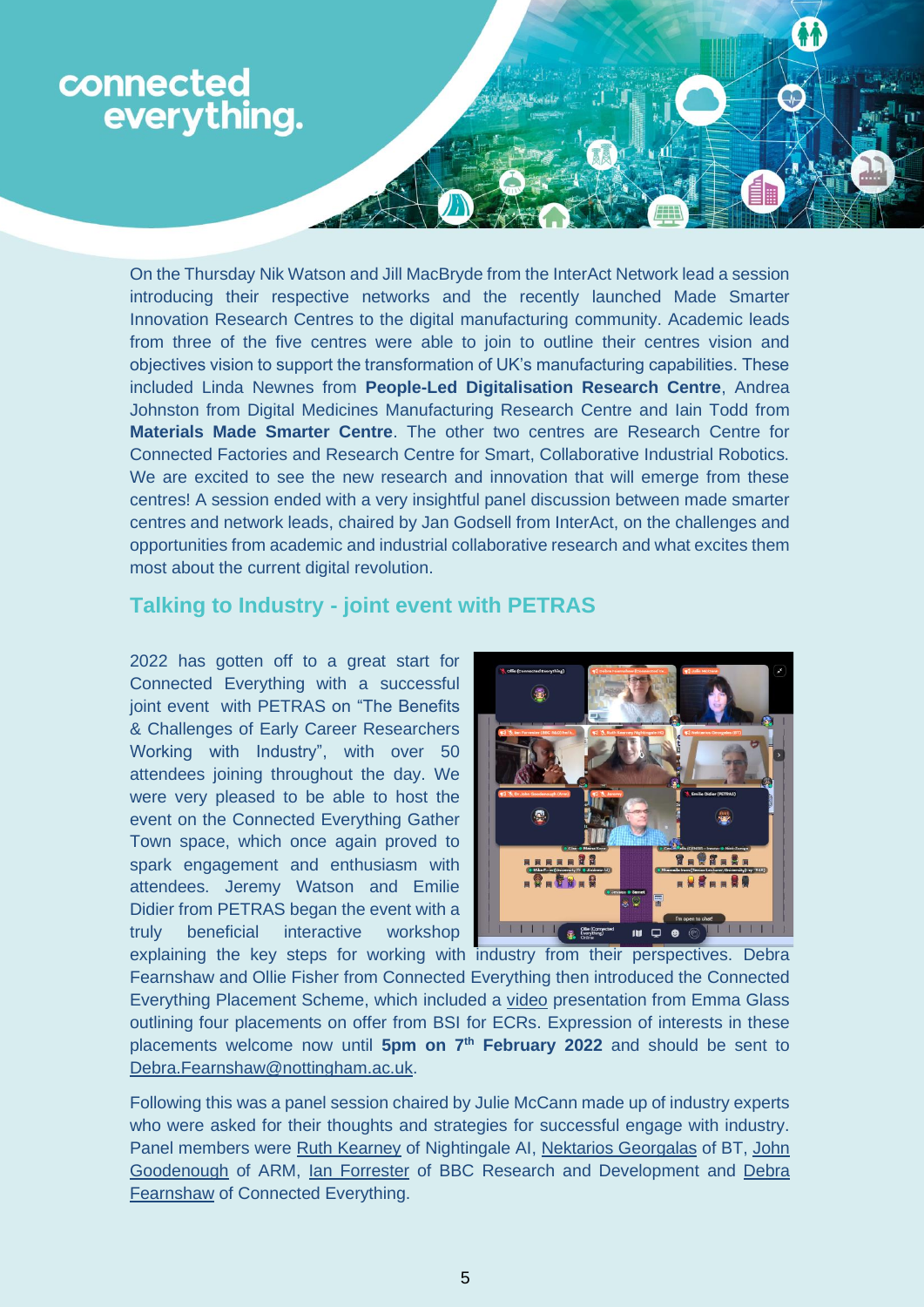

# **Connected Everything Publications**

Now Connected Everything II is entering its last year of funding, we thought it would be a good time to reflect on all the high-quality research that has emerged from the Connected Everything funding. We have pulled together a list of the current publications that we are aware of, but please get in touch with either [debar.fearnshaw@nottingham.ac.uk](mailto:debar.fearnshaw@nottingham.ac.uk) or [oliver.fisher@nottingham.ac.uk](mailto:oliver.fisher@nottingham.ac.uk) if you know of any additional publications not on this list. We're excited to see read about the innovated research from the Connected Everything II feasibility studies as they publish their findings!

#### **Connected Everything 1 - Network Plus: Industrial Systems in the Digital Age**

1. FISHER O, WATSON N, PORCU L, BACON D, RIGLEY M, GOMES R, (2021). Multiple target data-driven models to enable sustainable process manufacturing: An industrial bioprocess case study. Journal of Cleaner Production,

2. Gomaa M, Jabi W, Veliz Reyes A, Soebarto V, (2021). 3D printing system for earth-based construction: Case study of cob. Automation in Construction,

3. Alhumayani H, Gomaa M, Soebarto V, Jabi W, (2020). Environmental assessment of large-scale 3D printing in construction: A comparative study between cob and concrete. Journal of Cleaner Production,

4. Stanley-Marbell P, Alaghi A, Carbin M, Darulova E, Dolecek L, Gerstlauer A, Gillani G... Zufferey D. (2020). Exploiting Errors for Efficiency A Survey from Circuits to Applications. ACM Computing Surveys,

5. Wang Y, Willis S, Tsoutsouras V, Stanley-Marbell P. (2019). Deriving Equations from Sensor Data Using Dimensional Function Synthesis. ACM Transactions on Embedded Computing Systems,

6. Meech J, Stanley-Marbell P. (2021). Efficient Programmable Random Variate Generation Accelerator From Sensor Noise. IEEE Embedded Systems Letters,

7. Stanley-Marbell P, Rinard M. (2020). Warp: A Hardware Platform for Efficient Multimodal Sensing With Adaptive Approximation. IEEE Micro,

8. Walker D, McCluskey T, Yu G, Petrovic S, Li H. (2019). Fully automating fineoptics manufacture - why so tough, and what are we doing?. Journal of the European Optical Society-Rapid Publications,

9. Veliz Reyes A, Jabi W, Gomaa M, Chatzivasileiadi A, Ahmad L, Wardhana N, (2019). Negotiated matter: a robotic exploration of craft-driven innovation. Architectural Science Review,

10. Charnley F, Tiwari D, Hutabarat W, Moreno M, Okorie O, Tiwari A, (2019). Simulation to Enable a Data-Driven Circular Economy. Sustainability,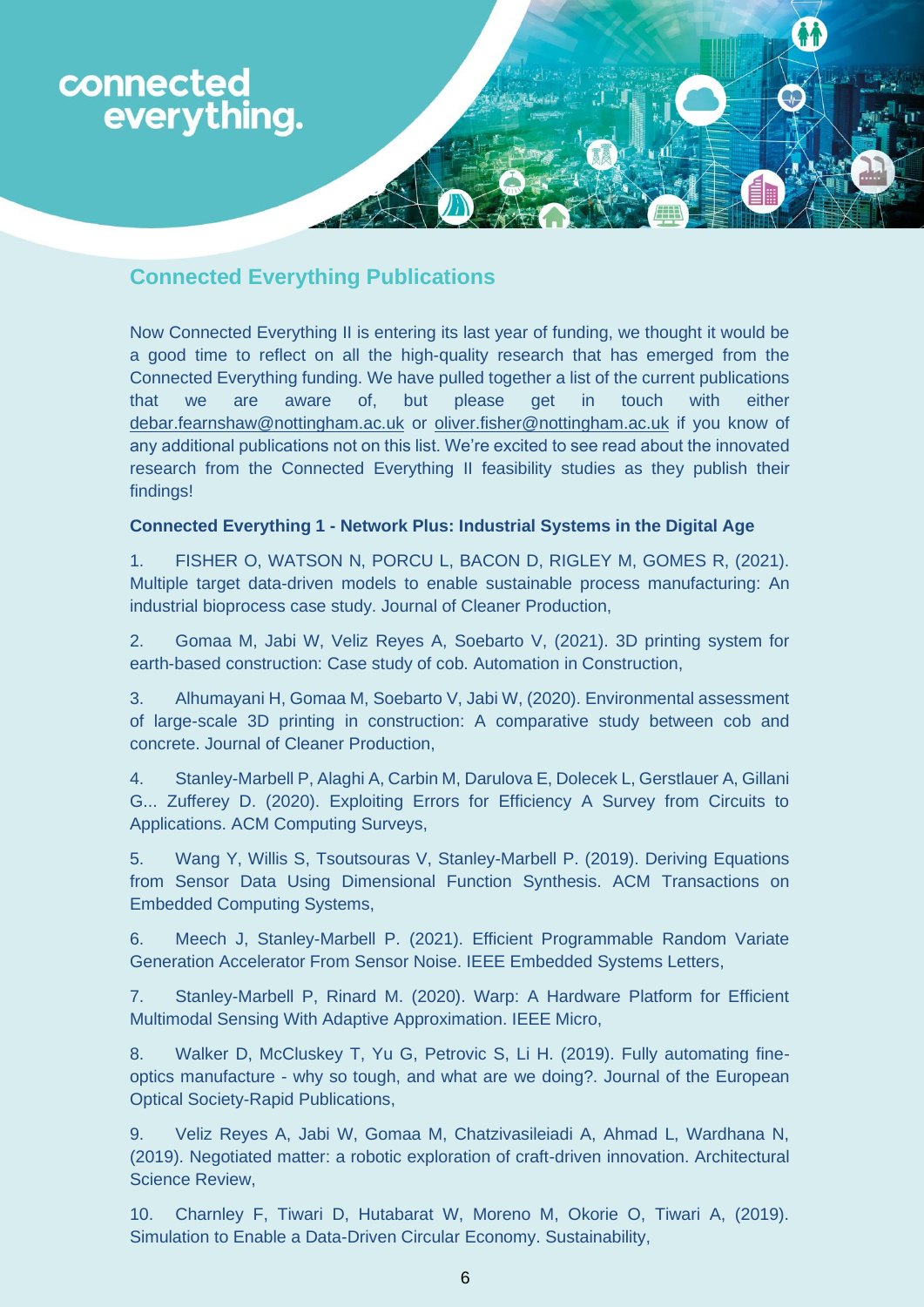

11. Easson M, Edwards J, Mao N, Carr C, Marshall D, Qu J..... Condon B, (2018). Structure/Function Analysis of Nonwoven Cotton Topsheet Fabrics: Multi-Fiber Blending Effects on Fluid Handling and Fabric Handle Mechanics. Materials,

12. Gomaa M, Carfrae J, Goodhew S, Jabi W, Veliz Reyes A, (2019). Thermal performance exploration of 3D printed cob. Architectural Science Review,

13. Okaro I, Jayasinghe S, Sutcliffe C, Black K, Paoletti P, Green P, (2019). Automatic fault detection for laser powder-bed fusion using semi-supervised machine learning. Additive Manufacturing,

14. Walker D, Yu G, Beaucamp A, Bibby M, Li H, McCluskey L..... Reynolds C, (2017). More steps towards process automation for optical fabrication.

## **Connected Everything 2 - Accelerating Digital Manufacturing Research Collaboration and Innovation**

1. Tlegenov Y, Hawkridge G, McFarlane D, Parlikad A, Reyner N, Thorne A, (2020). Low Cost Monitoring on a Shoestring: Solutions for Digital Manufacturing. IFAC-PapersOnLine,

2. Watson N, Bowler A, Rady A, Fisher O, Simeone A, Escrig J..... Adedeji A, (2021). Intelligent Sensors for Sustainable Food and Drink Manufacturing. Frontiers in Sustainable Food Systems,

## **Members' News**

#### **SPRITE+ Top Tips series**

The SPRITE+ Top Tips series aims to provide useful practical advice to equip early career researchers with the skills and knowledge to deliver high quality impactful research in their future careers. We are delighted to announce three new sessions for 2022:

- Managing conflicting demands 10.00-11.00, 23 February 2022, online, with Prof Mark Elliot.
- Being an effective PI (Principal Investigator) 10.00-11.00, 21 March 2022, online, with Prof Bill Lee.

See more information and register [here.](https://spritehub.org/2021/11/30/registration-open-sprite-top-tips-series/)

## **eFutures Network+ events**

[eFutures Network+](https://efutures2.com/) has two upcoming online events, both part of their series on Electronics for Sustainable Societies.

• The first, on 25th January (11am-1pm) is "The Hope for Hydrogen". Contributors include Prof [Juliana Early,](https://pure.qub.ac.uk/en/persons/juliana-early) Dr [Sile Brennan](https://www.ulster.ac.uk/staff/sl-brennan) and Dr [Rory Monaghan.](https://www.marei.ie/people/rory-monaghan/) Registration [here.](https://www.eventbrite.co.uk/e/the-hope-for-hydrogen-tickets-216875048107)